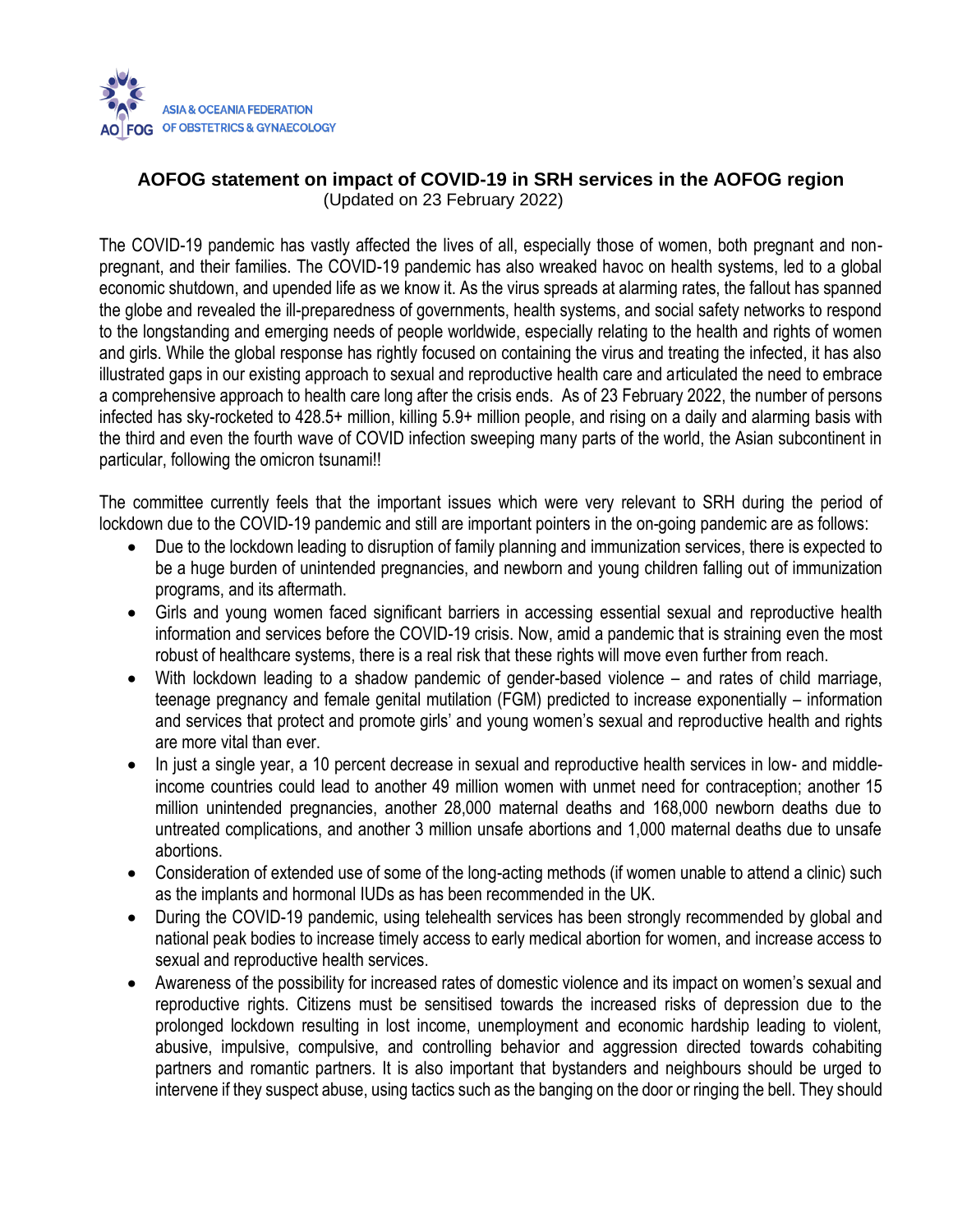also be provided the benefit of anonymity if they choose to report a case. Reaching out to people facing domestic violence and in distress needs to be classified as an 'essential service' by the government.

- Impact on marginalized groups: consequences of the COVID-19 outbreak are felt most acutely by the elderly population and those already marginalized in society, including women and girls—particularly low-income and those in rural settings—LGBTQI individuals, people with disabilities, and indigenous people among others.
- On-line webinars being conducted on a regular basis have helped members in the AOFOG region to continue to provide safe and up to date measures for effective SRH services.
- There are several safe and effective vaccines that prevent people from getting seriously ill or dying from COVID-19 (WHO. Guidance Document, 2022). Vaccines are a critical tool in the battle against COVID-19 and getting vaccinated is one of the best ways to protect yourself and others from COVID-19. People who have already been infected with SARS-CoV-2, should still get vaccinated unless told otherwise by their health care provider. It is important to contact the local healthcare professionals who are trained to advise on the availability of these vaccines and on its benefits and potential side-effects. Although these vaccines are effective in reducing the severity of the COVID-19 infection, it is uncertain how effective they are in preventing its spread. Even if one has been vaccinated, it is advisable when leaving the house to wear a mask, maintain appropriate distancing and wash one's hands.

Finally, the bottom line is that sexual and reproductive health needs do not cease to exist simply because COVID-19 demands greater attention and resources. Policymakers have a responsibility to use this crisis to inform investments in health care and to ensure that sexual and reproductive health and rights will not, once again, be left behind. Vaccine equity is a very important area with the World Health Organisation (WHO) taking a lead role in this aspect. This issue is being addressed by COVAX, which is co-led by Coalition for Epidemic Preparedness Innovations (CEPI), Global Alliance for Vaccines and Immunizations (GAVI) and WHO, alongside key delivery partner United Nations Children's Fund (UNICEF). The aim of COVAX is to accelerate the development and manufacture of COVID-19 vaccines, and to guarantee fair and equitable access for every country in the world. In addition, FIGO has very recently announced that the integration of SRH services into the Universal health coverage (UHC) is being undertaken which aims to make promotive, preventive, curative and rehabilitative health services available for the entire population. This will hopefully ensure that quality healthcare services are controlled and regulated by governments, which are expected to subsidise the cost of provided services, making them available and affordable for the whole population regardless of socioeconomic status. The experience of countries that have integrated SRH services into UHC shows an increase in accessibility of services for marginalised populations.

## References

- 1. Marcoux C. Sexual and Reproductive Health During the COVID-19 Crisis, International Women's Health Coalition, 25 March 2020. <https://iwhc.org/2020/03/sexual-and-reproductive-health-during-the-covid-19-crisis/>
- 2. World Health Organisation (WHO). Maintaining essential health services: operational guidance for the COVID-19 context interim guidance. 01 June 2020. <https://www.who.int/publications/i/item/WHO-2019-nCoV-essential-health-services-2020.1>
- 3. Sandoiu A. How COVID-19 affects women's sexual and reproductive health, 26 April 2020. <https://www.medicalnewstoday.com/articles/how-covid-19-affects-womens-sexual-and-reproductive-health>
- 4. Hussein J. COVID-19: What implications for sexual and reproductive health and rights globally? 02 April 2020.

<https://doi.org/10.1080/26410397.2020.1746065>

- 5. Plan International. <https://plan-international.org/sexual-health/how-covid-19-threatens-girls-women>
- 6. Ahmed Z. Guttmacher Institute, 24 June 2020.